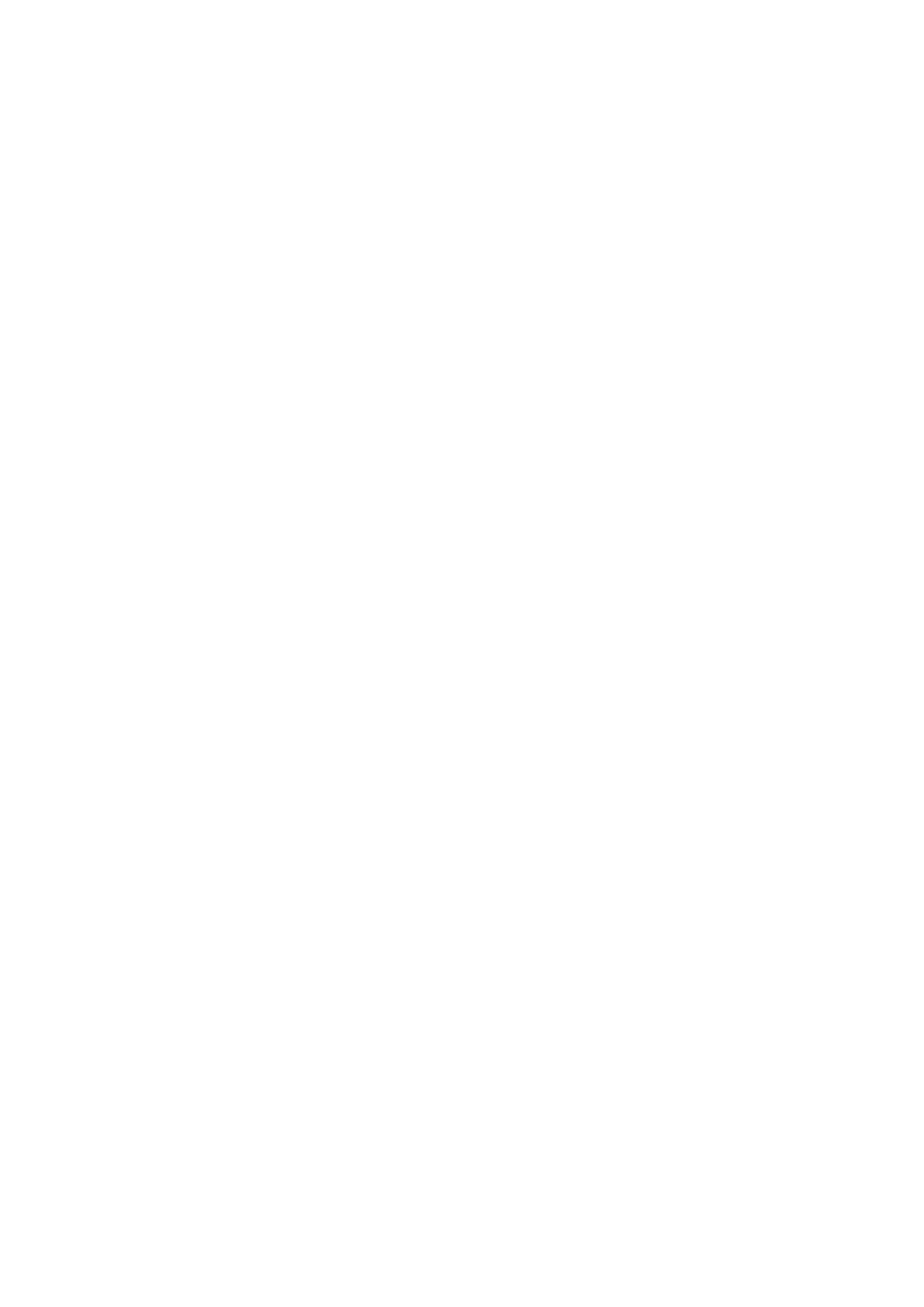## **ABSTRACTS**

## Anat Rosenberg, *How to Do Things with Law and Literature (in Israel)*

This essay maps the interdiscipline of Law & Literature in Israel. The mapping stresses local characteristics in terms of beginnings, substantive emphases, and methodological and theoretical approaches. It offers a conceptual and historical framing for the interdiscipline, and examines the main insights it has developed, its achievements and challenges.

## Elad Lison, *Civil Religion and Political Theology: On the Sanctified Status of the Rule of Law and the Supreme Court in Israel*

This article suggests two perspectives – that of civil religion and that of political theology – to be used in examining the political sanctity enjoyed by the rule of law and the Supreme Court in Israel. In contrast to the commonly held position that views political sanctity as manipulation, civilian religion and political theology view it as the key to understanding the nature of modern collective existence. The article looks at the behavior of the Supreme Court and the special arrangements that characterize it in light of the insights of Russo and Durkheim on the importance of civil religion in the modern political reality. Apart from the political theology of the positivist theory of the state according to Kelzen and the political theology of human rights, there is an additional and unique political-theological mechanism operating in Israel that is characteristic of Zionism. This mechanism appears in the approach of Gershom Scholem to Zionism and his interpretation of Kafka's "The Trial" and is based on the gap between the Jewish metaphysical heritage and the Zionist aspiration for normalization, a gap that in Scholem's view will end in a burst of messianiasm. The article presents these three political theologies and through them examines the constitutional revolution in Israel and the feeling of theological-political calling among some of the Supreme Court judges since it was founded and until today.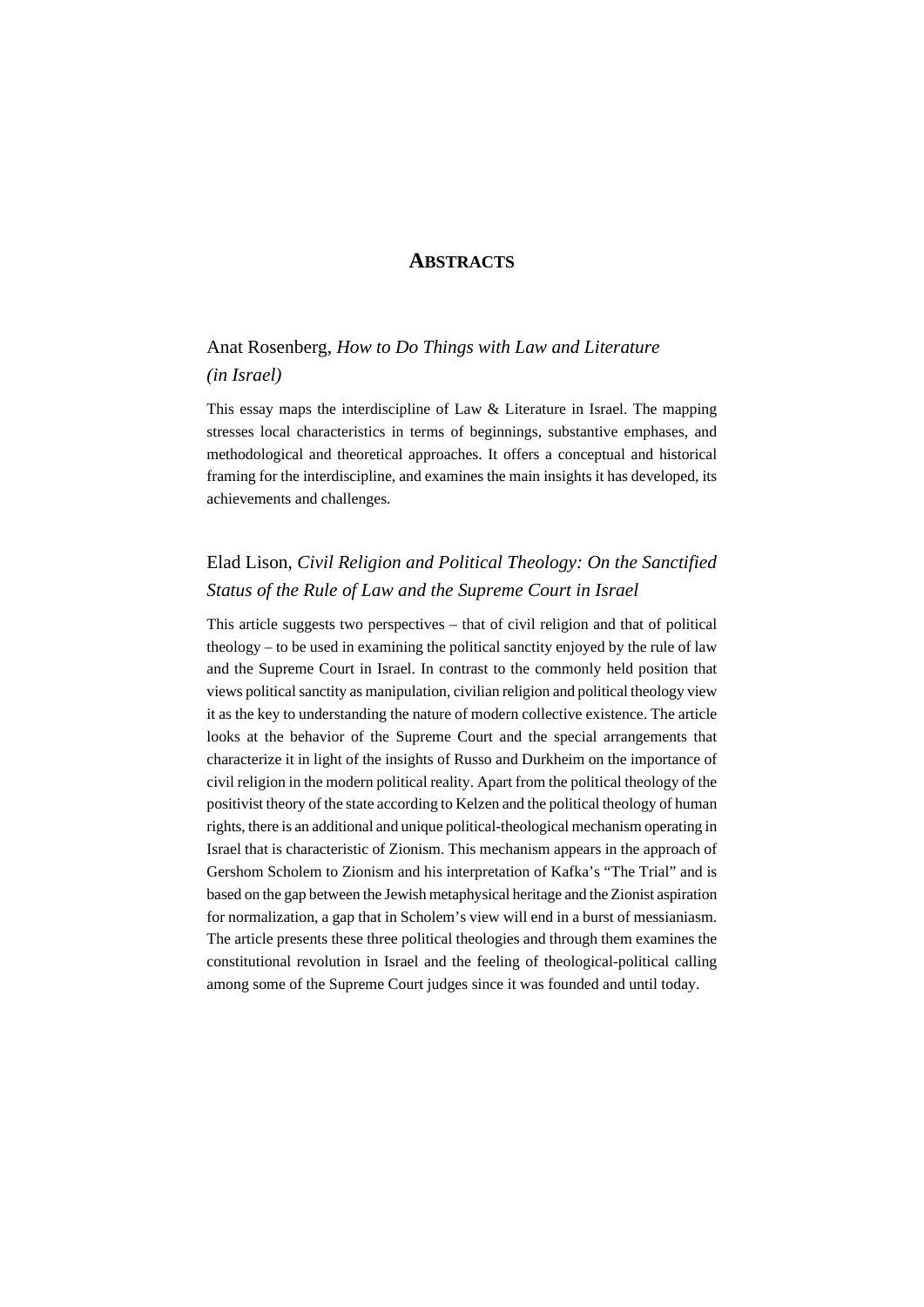### ALEI MISHPAT 14 2018

# Liat Fridgoot Netzer, *"I Shall Therefore Speak on Their Behalf": The Judicial Narrative and the National Ethos: Rereading Yigal Amir's Verdict*

Every verdict constructs a narrative, but few verdicts construct a narrative that exceeds the time and the place of the judicial discussion and postulate a national ethos with historical consciousness and cultural meaning. The trial of Yigal Amir was such a case. The verdict sprang from the judicial arena, landed in the historical arena , and joined the mythical narratives of destruction and the Holocaust that build a national ethos. What is this ethos comprised of? How was it formed and why? These questions will frame the discussion in this article.

Ethos is the foundation for both understanding, and constructing, social identities. Many studies have acknowledged the dominant role the ethos of the Holocaust plays in Israeli society. Nevertheless, the ethos of the Holocaust has not yet been examined in any judicial ruling. Every verdict is accompanied by cultural baggage, alongside the judicial argument. When dealing with a verdict that has historical significance, there is special interest in exploring the cultural baggage; hence, the importance of this article.

This article will discuss the ethos of the Holocaust, as manifested in the verdict of Yigal Amir. Identifying the ethos of the Holocaust in this verdict is innovative. Moreover, the transformation this ethos undergoes in the verdict is also innovative. I will argue three main points: First, the ethos of the Holocaust exists, surprisingly, in the Amir verdict. Second, the court changed the familiar ethos, and added to it, in accordance with its extra-judicial goals. Third, the Holocaust ethos relating to the murder of Rabin was also formed by the legislation that dealt with its memory.

These topics will be discussed in the following order: I will present the paradigm of the research and argue, primarily, that law is formulated both by judicial discourse and non judicial processes. I will then base the discussion on the social function of the ethos, focusing on the ethos of the Holocaust. Next, I will analyze the ethos of the Holocaust regarding the Amir case, emphasizing its transformation from the traditional ethos, and will discuss the differences in the social acceptance of each. The analysis will be based on historical and cultural conceptions, according to which, the text is both a product and a creator of its historical context and cultural meaning. I will continue the discussion with the legislation that formulated the historic event in the collective memory. My summary will discuss the meaning of this research.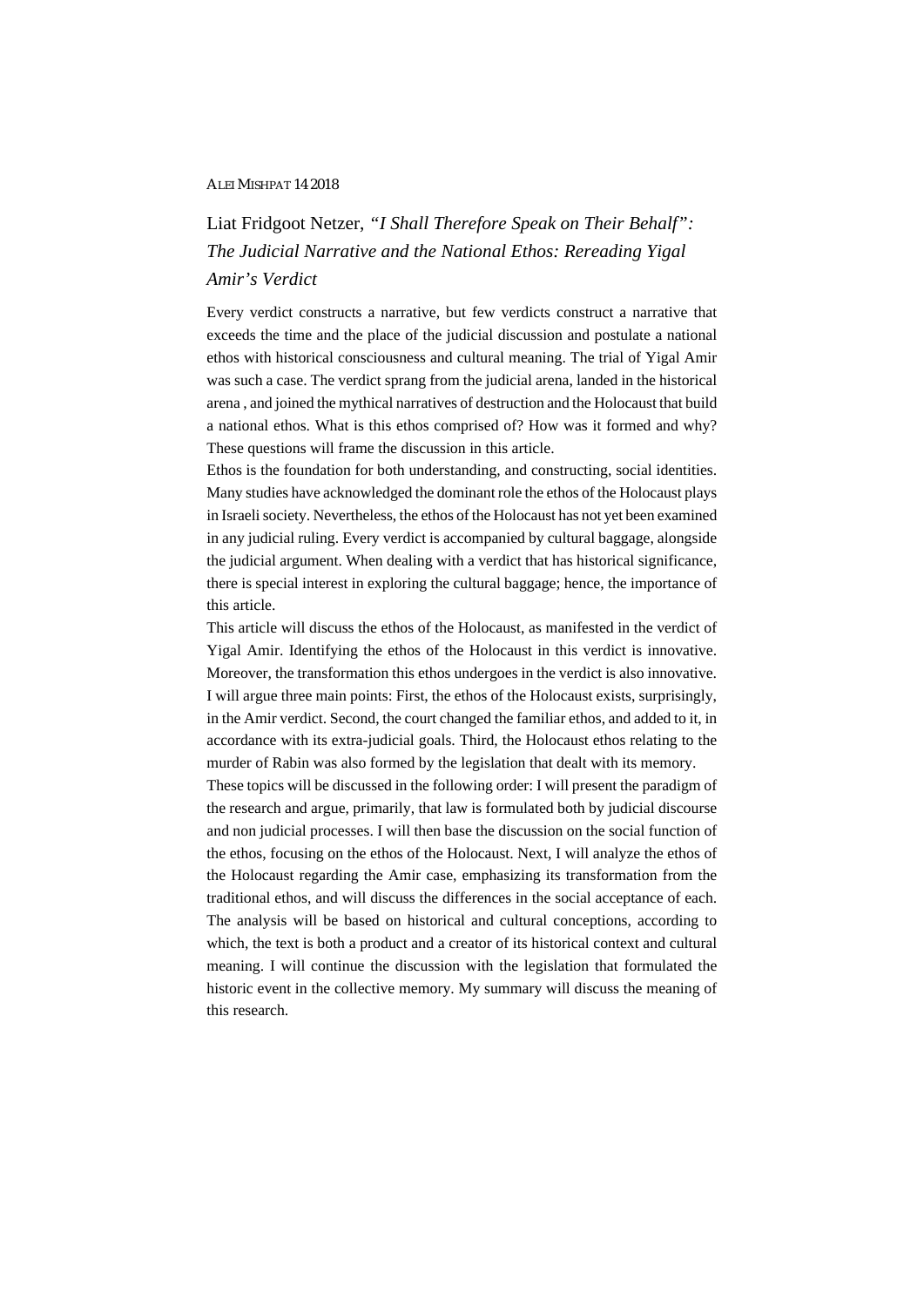In my opinion, a deep analysis of the law, using judicial tools alongside cultural methods, will expose cultural conceptions. These contribute to the comprehension of the historic event, as well as to the understanding of the judicial text, and the cultural significance of both.

# Orit Kamir, *"Lilith's Story" as a Structure of Gender-and-Legal Panic: An Israeli Witch-hunt (in 2014) between Mythology, Law and Society*

Lilith's story is the ancient, mythological tale of the first woman ("Adam's first wife"), who demanded her full rights from day one in the Garden of Eden and evolved to become, in legends and dreams, a fearsome, powerful demon. This article claims that some gender-focused moral panics rise from anxieties induced by modern-day occurrences perceived and structured as Lilith stories. In a patriarchal world, Lilith's story, therefore, shapes certain moral panics, which I call gender panics, and which sometimes involve legal dynamics. Such legal dynamics aim to protect society from a Lilith-threat, yet sometimes reinforce the anxieties and the generic gendered narrative that stimulated them. This is a cultural-based socio-legal argument. It is presented in this article through close analysis of a single case of "a Lilith's-story-based gender and legal panic" that erupted in Israel in the summer of 2014. In June of that year Israeli society was scandalized by the revelation that a grown woman had been performing sexual intercourse with hundreds of teenagers who flocked to her doorstep. The article reads this scandal as a gender panic generated by patriarchal anxiety that burst in the wake of a Lilith story. The legal panic that ensued gave rise to unreasonable use of the criminal code (section 350), and an attempt to legislate the prohibition of "rape performed by women". The article concludes with an observation regarding the underlying structural symbiosis between the said case of a Lilith gender panic and the eruption of hatred for Israeli-Palestinian female parliament member, Haneen Zoabi.

## Danielle Gurevitch, *The bon fei: Dilemmas of Legal Justice versus Poetic Justice in Marie de France's Lais*

The article seeks to examine literary representations of law and justice as voiced in two stories written during twelfth century and the beginning of the thirteenth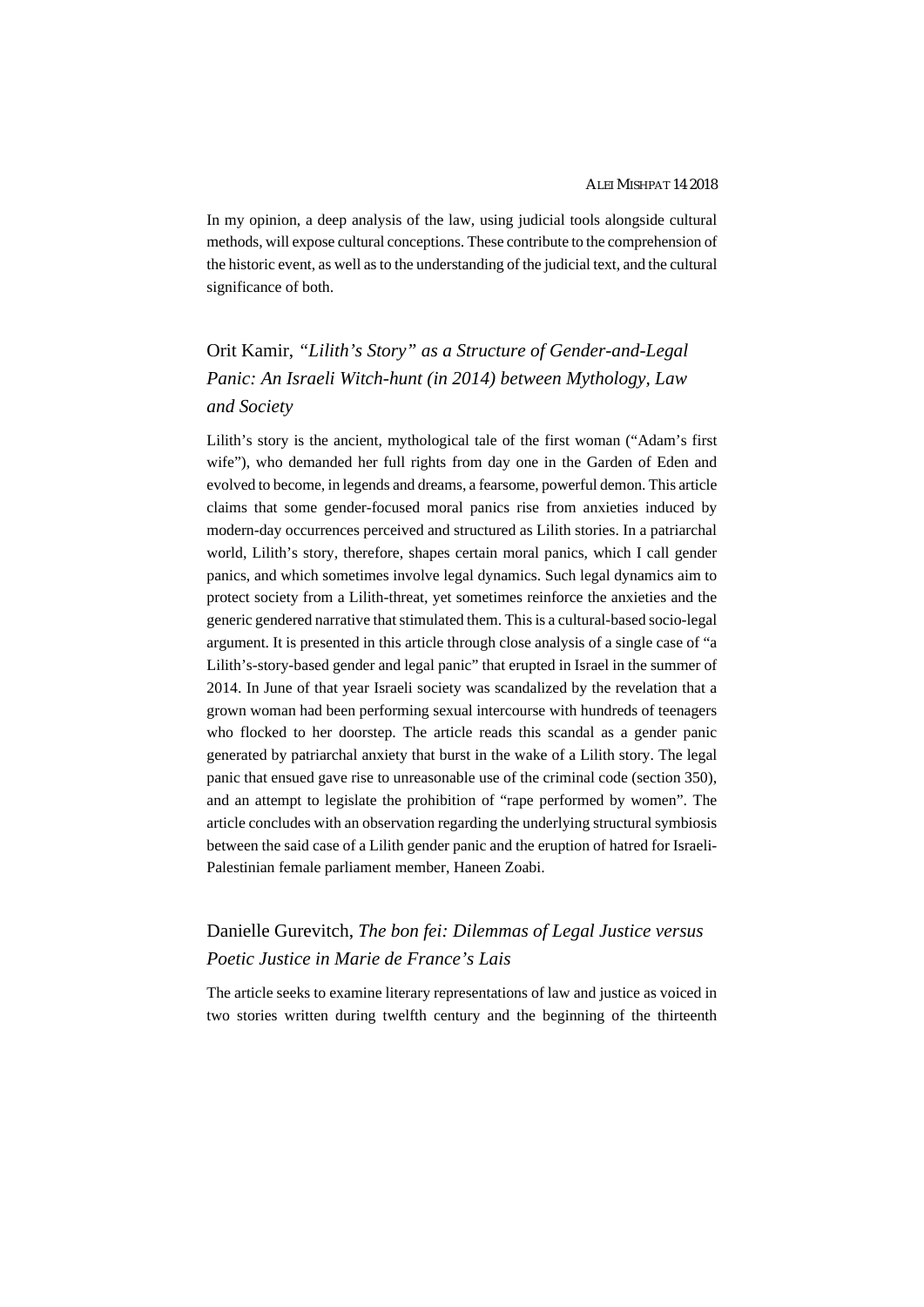#### ALEI MISHPAT 14 2018

century. This period is recalled in history as a dramatic turning point in judicial reform matters, including judgments, constitution and law principles, that changed not only the legal system in England but also the western legal perception in general (set the basis for "Common Law"). The first story (Lai) is *Lanval*, written by the first French poetess, Marie de France, who lived and wrote in the court of English kings Henry II Plantagenet and Eleanor of Aquitania. Marie's Lai will be compared with a romance, *Le Roman de Silence* by Master Heldris de Cornoualle, assumed to be writeen about forty years later.

The article will detail the trial stages of the two defendants. The first against the knight Lanval, a vassal in King Arthur' s court, who unjustly prosecuted for an attempt to sexually assault the Queen, thereby violating his feudal commitments to the King (loyalty and purity). If found guilty, the king will sentence him to death by burning or hanging, which was the public sentence given for treason. In comparison, the stages of the trial and the juridical measures in the parallel Silence trial will be analyzed. First, with the knight's accusation description, the continuation and finally, the final judgment. In addition, the latent tension implicit in the narrative sequence will be examined between legal justice (the king), religious authority (the church), and between these two versus poetic justice.

The article seeks to address the question of what are the standards of justice and by which values Marie determines her "just" rulings. The article also seeks to argue, through the comparative reading, whether it is possible to imply any hidden criticism on the conduct of the two kings (the fictional King Arthur and the historical King Henry II,), both remembered as the benefactor of the nation, the ultimate king, symbol of grace and mercy.

## Rachele Hassan, I*n the Eye of the Beholder: The Bee Community as a Metaphor for Human Society in Ancient Rome*

Thinkers and intellectuals in the ancient world in general, and Roman culture in particular, showed a great interest in bees, and the relationship between worker bees and the queen (though the Romans mistakenly believed the queen to be male). But while the objective phenomenon observed in the internal organization of bee society remained unchanged, the subjective interpretation given to it by various thinkers changed radically.

The article explores, through a careful reading of texts written between the late first century BC and the middle of the first century AD, the connection between the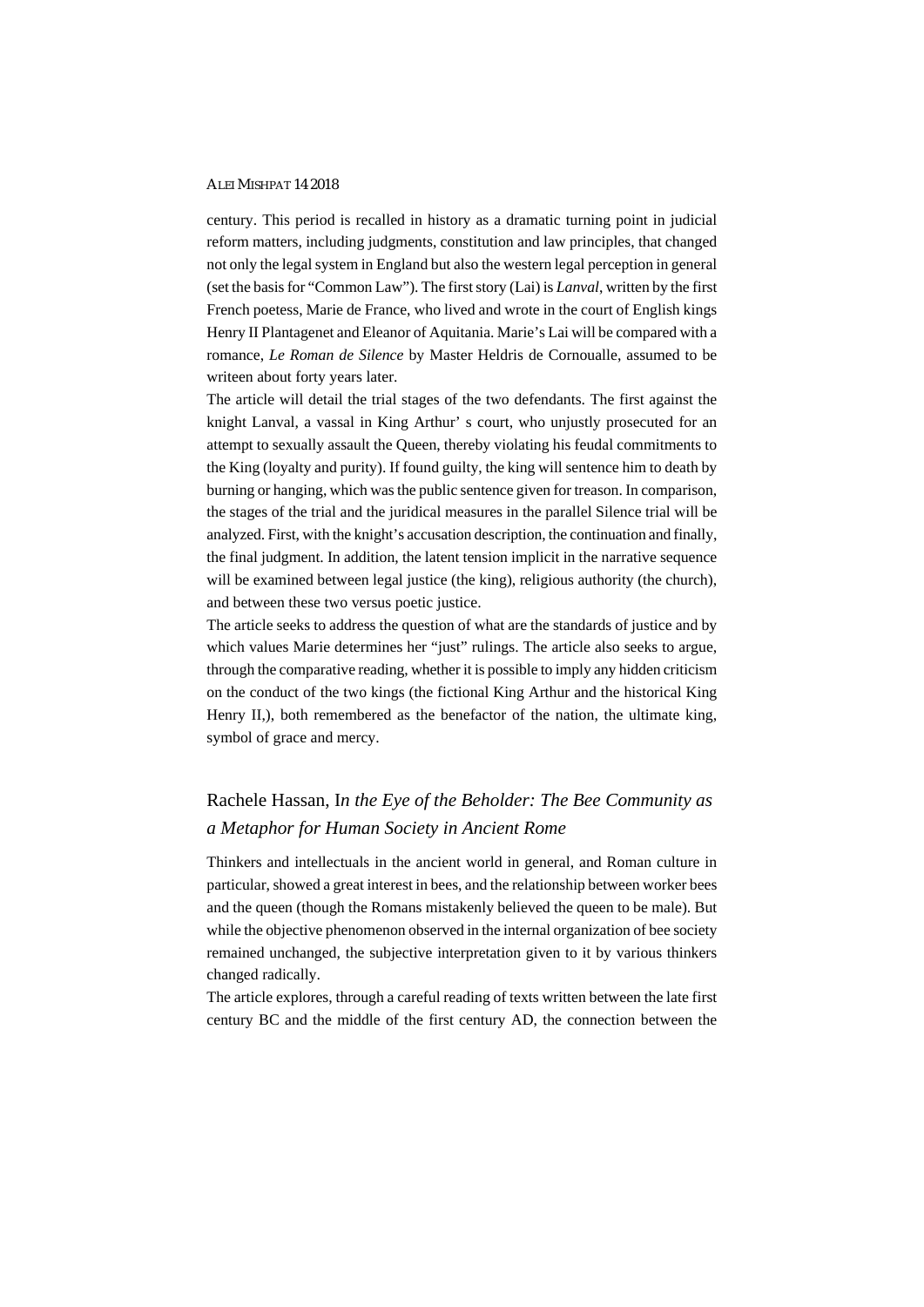political changes that took place in Rome at the time and the different ways of deciphering what happened inside the hive, and of interpreting the appearance of swarms as portents. This was the period of the disintegration of the Republic, and the transition towards the imperial era that took place with the establishment of the Principate by Augustus.

While at the end of the Republican age commentators placed emphasis on the values of equality within the hive, with each bee, including the queen, doing what they could to maximize collective well-being, after Augustus became the *princeps,* the centrality of the ruler was praised; other bees lost their status as citizens in an equal society and became subjects of the ruler. The above can be viewed as a kind of parable, where the beholder paints reality to match his own political views.

#### Vicky Melechson, *New Capital Crimes in the Carolingian Empire*

In this article I will examine the capital crimes of the Merovingian and the Carolingian period. I will argue that even though Charlemagne limited application of the death penalty and instituted laws and procedures in order to achieve this goal, in the long term his religious reform had consequences that were the opposite of what was intended. The revising of the text of the Bible and the growing influence of the Old Testament led the followers of Charlemagne to apply capital punishment for misdeeds that had not been considered capital crimes before. For example, Louis the Pious (813-840) used the biblical law of retaliation in his judgment. Along the same lines, Charles the Bald (840-877) demanded that witches and warlocks and their spouses be put to death in accordance with the laws found in the Book of Deuteronomy.

# Shlomo E. Glicksberg & Ilan Sela, *"The Heart is the Central Part of Man, and is the Main Part of All Mitzvoth and Sins": On Unsuccessful Attempts in Jewish Law*

According to the common law approach, the need to establish a criminal offense requires the existence of two elements: factual and mental. These principles have long been grounded in the criminal law of Jewish law. According to which no one is punished for a bad thought, or no one is valued for a good thought without his thoughts being carried out in the commission of an offense or an act of mitzvah.